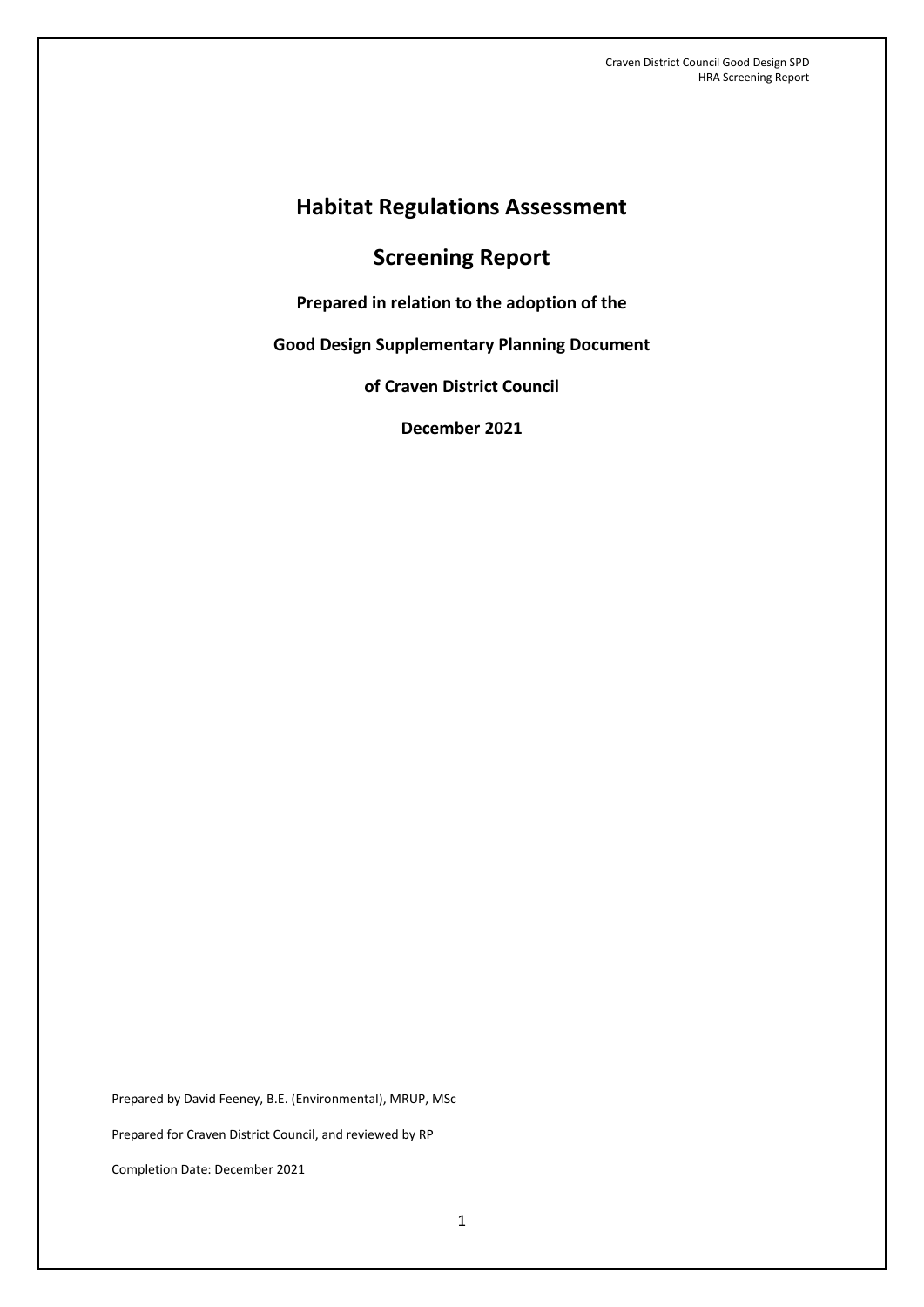### **Contents**

| 2. |  |
|----|--|
|    |  |
|    |  |
|    |  |
|    |  |
|    |  |
|    |  |
|    |  |
|    |  |
|    |  |
|    |  |

#### Note for readers:

*The author as named has prepared this report for the use of Craven District Council. The report conclusions are based on the best available information, including information that is publicly available. This information is assumed to be accurate as published and no attempt has been made to verify these secondary data sources. This report was prepared in November 2021. It is subject to and limited by the information available during this time. This report has been prepared with all reasonable skill, care and diligence within the terms of the contract with the client. The author accepts no responsibility to third parties of any matters outside the scope of the report. Third parties to whom this report or any part thereof is made known rely upon the report at their own risk.*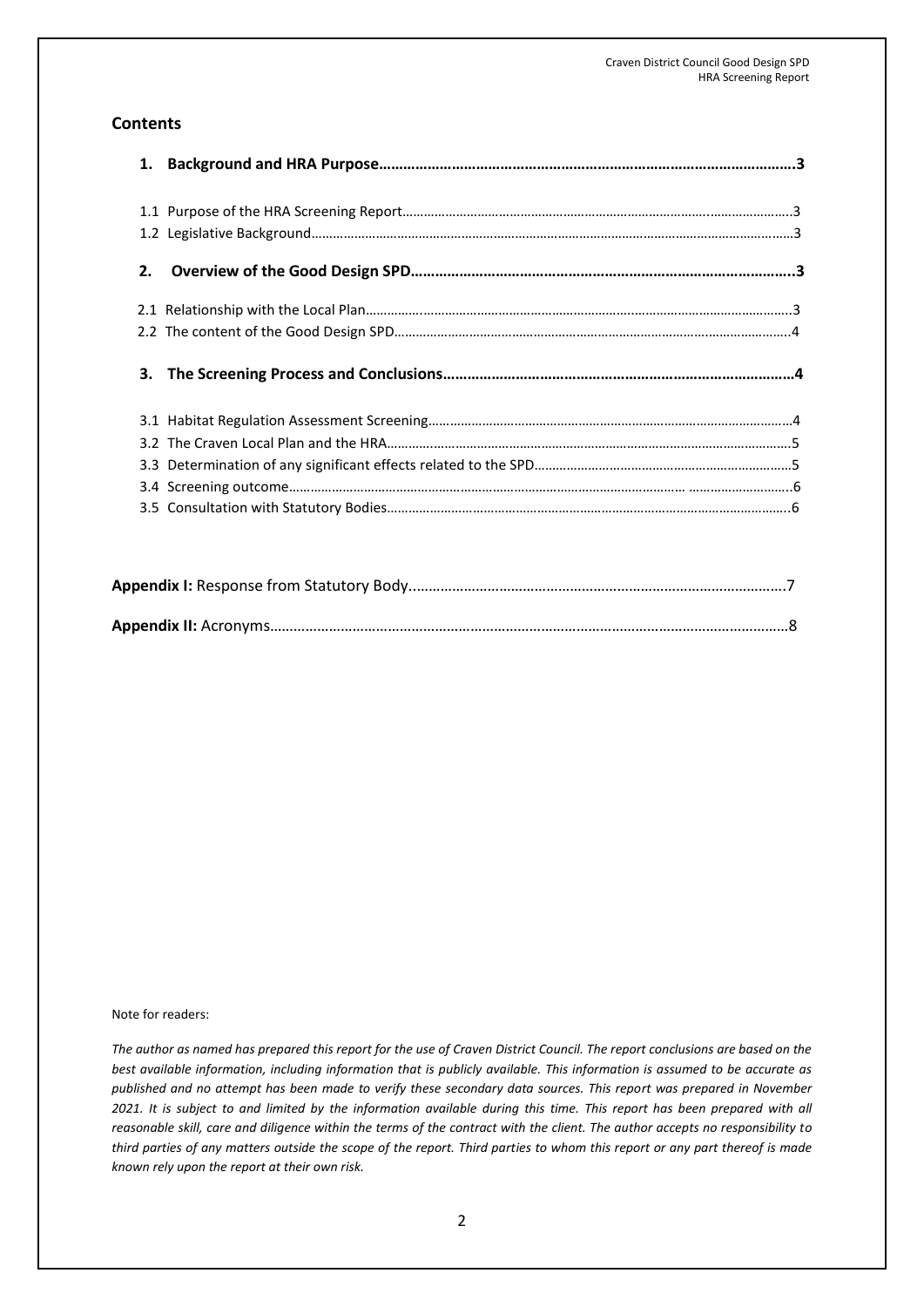## **1. HRA Purpose and Legislative Background**

#### **1.1 Purpose of the HRA Screening Report**

1.1.1 This screening report has been prepared to determine whether the Good Design Supplementary Planning Document (SPD) prepared by Craven District Council should be subject to a Habitat Regulations Assessment (HRA) Appropriate Assessment or further assessment.

#### **1.2 Legislative Background**

1.2.1 A Habitat Regulation Assessment (HRA) refers to the several distinct stages of assessment which must be undertaken in accordance with the Conservation of Habitats and Species Regulations 2017 (as amended), and the Conservation of Offshore Marine Habitats and Species Regulations 2017 (as amended). These undertaken stages determine if a plan or project may affect the protected features of a habitats site before deciding whether to undertake, permit or authorise it. Hence, these regulations are for all plans and projects which may have likely significant effects on a designated international site or sites, and are not directly connected with or necessary to the management of the designated site.

1.2.2 These designated international sites feature Special Areas of Conservation (SACs), Special Protection Areas (SPAs), and Ramsar sites. The SAC is defined in the Habitats Directive (92/43/EEC) and it is designated to protect habitats and species listed in Annex I and Annex II of the directive, which are considered to be of European and national importance. The SPA focuses on safeguarding the habitats of migratory birds and particularly certain threatened birds. A Ramsar site is a wetland site designated to be of international importance under the Ramsar convention. As a matter of Government policy, the HRA is also required for candidate SACs, potential SPAs, and proposed Ramsar sites for the purposes of considering plans or programmes which may affect them.

1.2.3 In the Planning Practice Guidance (PPG), paragraphs 65-001 to 65-010 give guidance on the use of Habitat Regulations Assessment. In paragraph 65-002, it states: *"if a proposed plan or project is considered likely to have a significant effect on a protected habitats site (either individually or in combination with other plans or projects) then an appropriate assessment of the implications for the site, in view of the site's conservation objectives, must be undertaken"* and *"a significant effect should be considered likely if it cannot be excluded on the basis of objective information and it might undermine a site's conservation objectives."*

## **2. Overview of the Good Design SPD**

### **2.1 Relationship with the Local Plan**

2.1.1 Under the Planning & Compulsory Purchase Act 2004, policy guidance can be provided in Supplementary Planning Documents (SPDs). In line with the National Planning Policy Framework (NPPF), this SPD provides further guidance on good design for proposed development in the Craven Local Plan area, and provides further detail to help explain the objectives relating to the following policies of the Craven Local Plan (2012 – 2032), which was adopted in November 2019: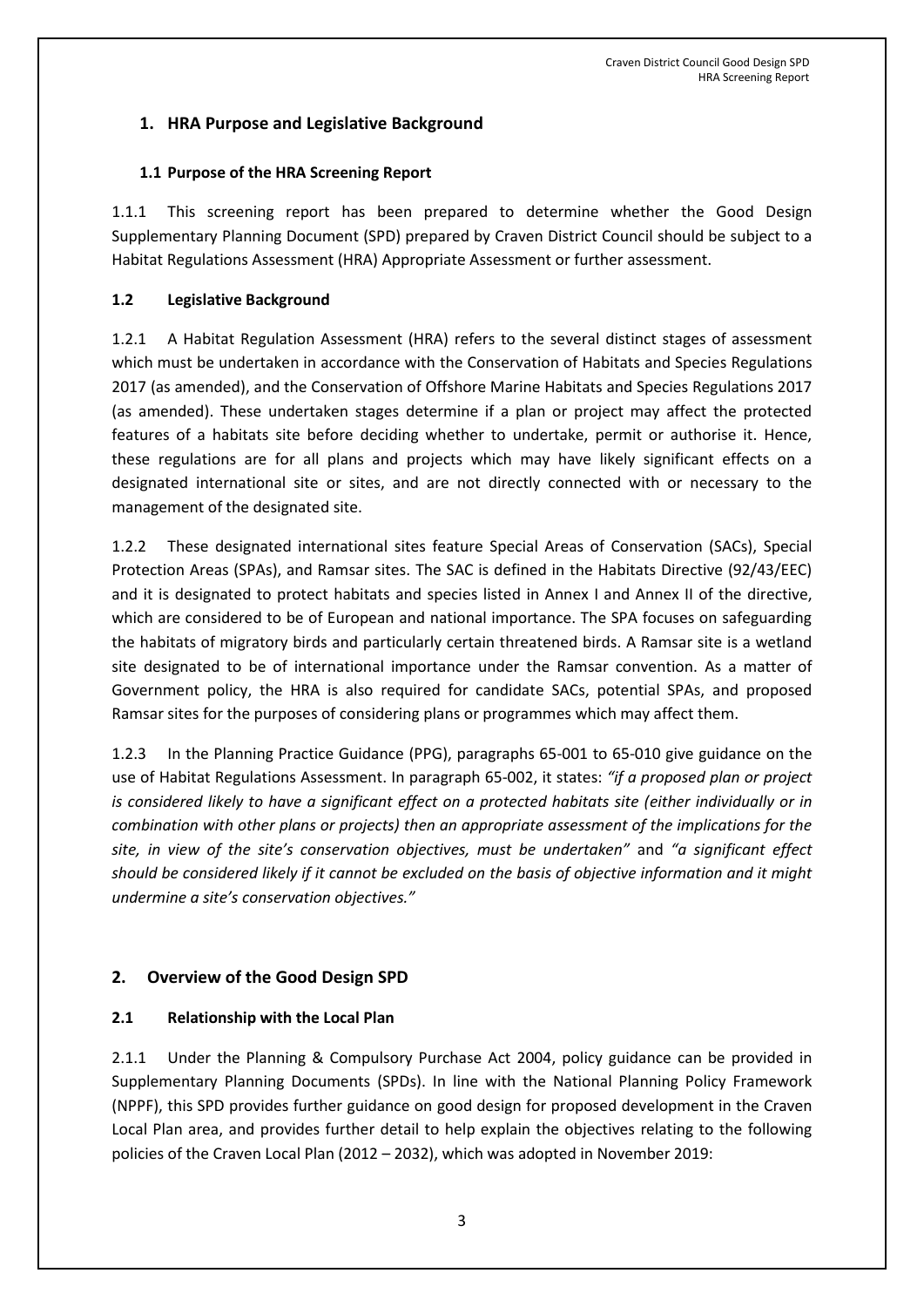- Policy ENV3: Good Design
- Policy SD1: Presumption in favour of sustainable development
- Policy SD2: Meeting the challenge of climate change

The SPD hence supports the local plan and is produced in accordance with the procedures introduced by the 2004 Act.

2.1.2 Unlike the local plan itself, the SPD is not examined by an inspector, but it is subject to a public consultation process before being formerly adopted by elected Council Members in a Council resolution. The SPD will be a material consideration in planning decisions.

#### **2.2 The content of the Good Design SPD**

2.2.1 The concept of good design cuts across all adopted local plan policies; hence all new and proposed development should be founded on good design principles. The aim of policy ENV3 is to ensure that development in Craven results in positive change in design terms, which benefits the local economy, environment and quality of life, including health and well-being.

2.2.2 Policy ENV3 and the content of the SPD focuses on the good design subject areas of context, distinctiveness, permeable, sense of place, backcloths and landmarks, public realm, and residential amenity. Discussions about good design are encouraged in this SPD between designers, their clients and Craven District Council.

### **3. The Screening Process and Conclusions**

#### **3.1 Habitat Regulations Assessment Stages**

3.1.1 The Habitats Directive sets out various stages of the HRA process, and the relevant plan or programme must be analysed under the relevant stage(s) as deemed suitable based on the likelihood and severity of significant effects. These stages are listed and explained as follows:

- **Stage 1 – Screening:** To test whether a plan or project either alone or in combination with other plans and projects is likely to have a significant effect on an international site;
- **Stage 2 – Appropriate Assessment:** To determine whether, in view of an international site's conservation objectives, the plan (either alone or in combination with other projects and plans) would have an adverse effect (or risk of this) on the integrity of the site with respect to the site structure, function and conservation objectives. If adverse impacts are anticipated, potential mitigation measures to alleviate impacts should be proposed and assessed;
- **Stage 3 – Assessment of alternative solutions:** Where a plan is assessed as having an adverse impact (or risk of this) on the integrity of an international site, there should be an examination of alternatives (e.g. alternative locations and designs of development); and
- **Stage 4 – Assessment where no alternative solutions remain and where adverse impacts remain:** In exceptional circumstances (e.g. where there are imperative reasons of overriding public interest), compensatory measures to be put in place to offset negative impacts.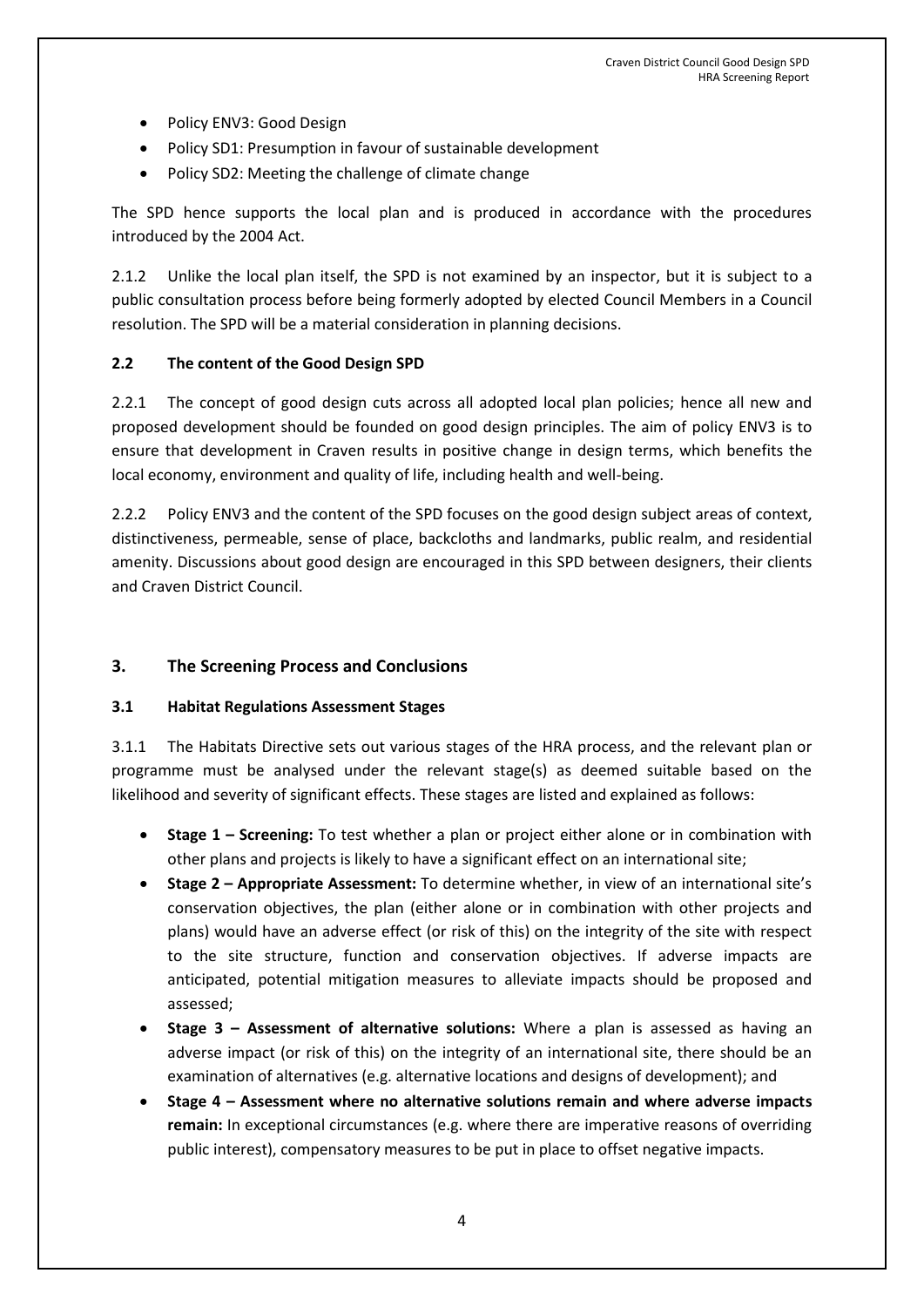#### **3.2 The Craven Local Plan and the HRA**

3.2.1 A HRA Appropriate Assessment has been produced for the Craven Local Plan. It is available to view under the 'Sustainability and habitats' page of the Craven District Council website (*www.cravendc.gov.uk/planning/planning-policy/evidence-and-monitoring/sustainability-andhabitats*). During the early stages of the local plan's preparation, a Screening Assessment Report was prepared in 2016 to determine the requirement for an Appropriate Assessment. As the draft plan process evolved, the emerging spatial strategy, allocated sites, housing growth options and policies were subject to change in content, and at the time of completion, the screening assessment could not rule out potential significant effects on relevant internationally designated sites. An Appropriate Assessment report was hence deemed suitable to analyse all of the plan's updated elements, as part of the continued interaction of the Habitats Regulations Assessment process with the evolving local plan.

3.2.2 Under this process, a number of iterations of the Appropriate Assessment were prepared to support each key stage of the local plan's progression to adoption. The final Appropriate Assessment iteration was published to coincide with the adoption of the local plan in November 2019. It was the conclusion of the HRA that the chosen spatial strategy, housing growth option, policies and allocated sites chosen by the adopted Craven Local Plan would not have any adverse impacts on the designated European sites in terms of their ecological integrity.

### **3.3 Determination of any significant effects relating to the SPD**

3.3.1 The aforementioned HRA process for the adopted Craven local plan assessed whether the plan was likely to have significant effects on international sites that are partially inside the local plan boundary, adjacent to the boundary, or thought important through being potentially affected (e.g. downstream of a water body). A full determination cannot be made until the statutory consultation bodies has been consulted, in this case this body is Natural England. The international sites which are relevant for the Craven Local Plan and any associated SPDs include Special Areas of Conservation (SACs), Special Protection Areas (SPAs), and Ramsar sites, and are listed in alphabetical order as follows:

- Bowland Fells SPA
- Craven Limestone Complex SAC
- Ingleborough Complex SAC
- Leighton Moss SPA and Ramsar site
- Malham Tarn Ramsar site
- Morecambe Bay Pavements SAC and Morecambe Bay SPA
- North Pennine Dales Meadows SAC
- North Pennine Moors SAC and North Pennine Moors SPA
- South Pennine Moors SAC and South Pennine Moors (Phase 2) SPA

3.3.2 The HRA for the local plan took into account both the extent of the housing and economic growth for the plan area. It concluded that the growth planned could be accommodated without causing significant affects either alone or in combination on any of the aforementioned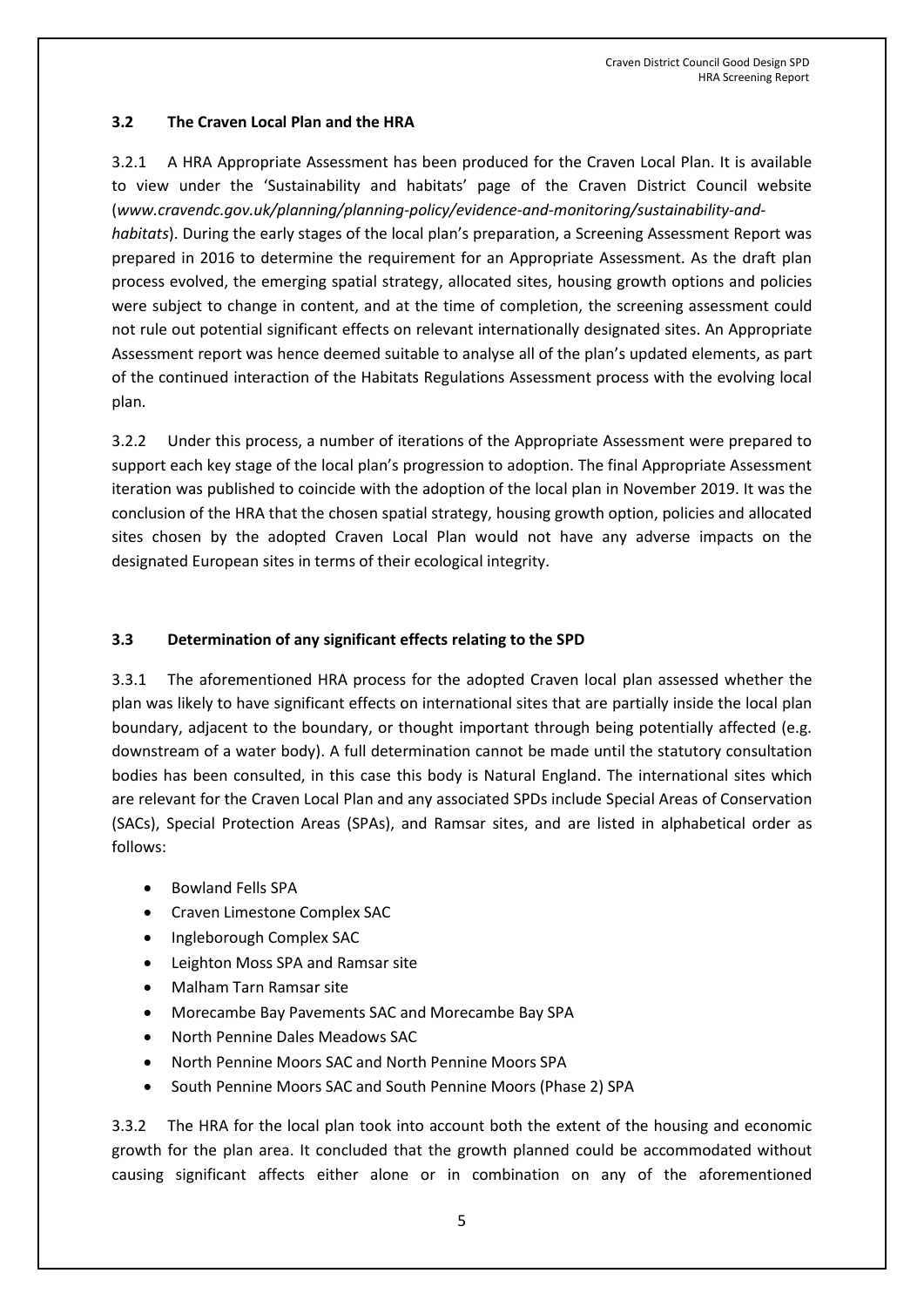internationally designated sites. The inspector at the local plan's examination (October 2018) concluded that the plan also would not cause any adverse effects on the integrity of these designated sites. Good design is intended to be implemented for all development in Craven. Hence, the criteria of Policy ENV3: Good Design and other policies relevant to this SPD have already considered in the appropriate assessment of the local plan.

3.3.3 All adopted Craven Local Plan policies, including those policies listed at section 2.1 above were analysed in the Sustainability Appraisal (SA) and HRA of the local plan and in the plan's examination, where they were judged to be a sound and suitably evidenced based policy fit for its purpose. The policies listed at paragraph 2.1.1, in terms of the type and amount of development they seek and promote, are not deemed to cause any adverse effects on these internationally designated sites.

#### **3.4 Screening outcome**

3.4.1 This screening report has assessed the potential effects of the proposed Craven District Council Good Design SPD, with a view to determining whether an Appropriate Assessment (Stage 2) or further stage in the HRA process is required under the Habitats Directive. The Good Design SPD provides further guidance to relevant policies in the Craven Local Plan, therefore it is closely related. Proposals in the SPD, including requirements for development, refer to policies set out in the district's local plan, but do not propose policies themselves. The Good Design SPD does not create new policies, but instead it provides further guidance to relevant adopted Craven Local Plan policies. Hence, in line with the HRA of the local plan, the Good Design SPD is not likely to cause any likely significant effects alone or in combination on the designated international sites, in terms of their integrity. Hence, it is not necessary to move to the Stage 2 Appropriate Assessment or beyond.

#### **3.5 Consultation with Statutory Body**

3.5.1 This HRA screening report is subject to consultation with the statutory consultee of Natural England. The response from the statutory body is presented in Appendix I*.*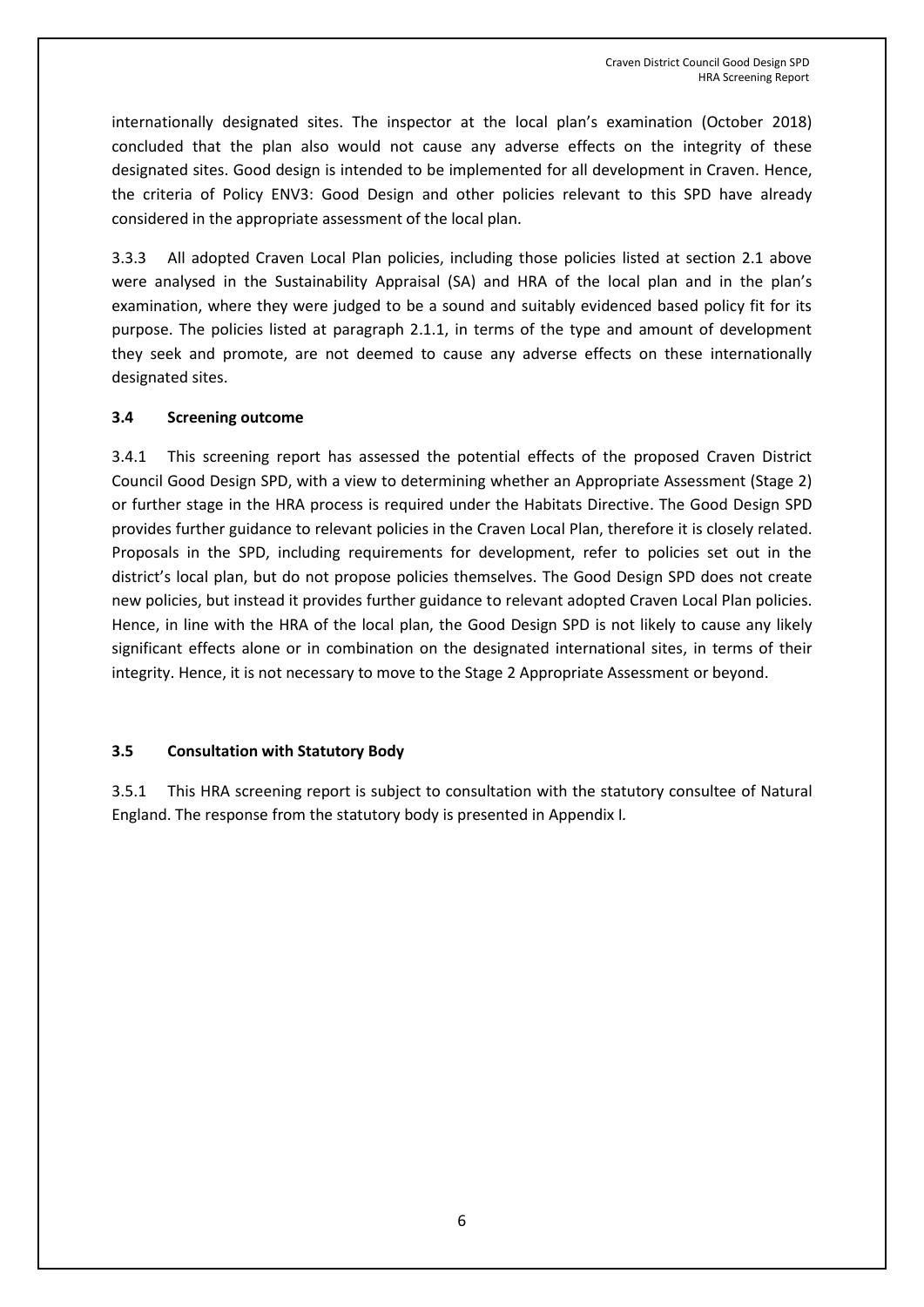## **Appendix I: Response from Statutory Body**

The following response from Natural England was received on 30 November 2021. The text related to the HRA Screening Report for this SPD is shown below. The advice regarding some of the wording of Section 3.4.1 has been incorporated into the body of text above.

*"Natural England broadly agrees with the conclusions of the Good Design SPD Habitat Regulations Assessment Screening report. Based on the information provided, Natural England advises that the SPD is unlikely to have a likely significant effect on any European site, either alone or in-combination with other plans and projects, and can therefore be screened out from any requirement for further appropriate assessment.* 

*Please note that, as highlighted in our comments on the Rural Workers Dwelling SPD HRA, Section 3.4.1 states "in line with the HRA of the local plan, the Good Design SPD will not cause any adverse effects alone or in combination on the designated international sites, in terms of their integrity." The purpose of the Screening stage of the HRA process is to determine whether a plan or project, either alone or in combination with other plans and projects, is likely to have a significant effect on an international site. Therefore, the HRA Screening report should focus on likely significant effects and not draw conclusions about adverse effects on site integrity. We advise that this wording is revised.* 

*Please note that relevant individual planning applications may still be subject to HRA Screening, if they are located in close proximity to European Sites."*